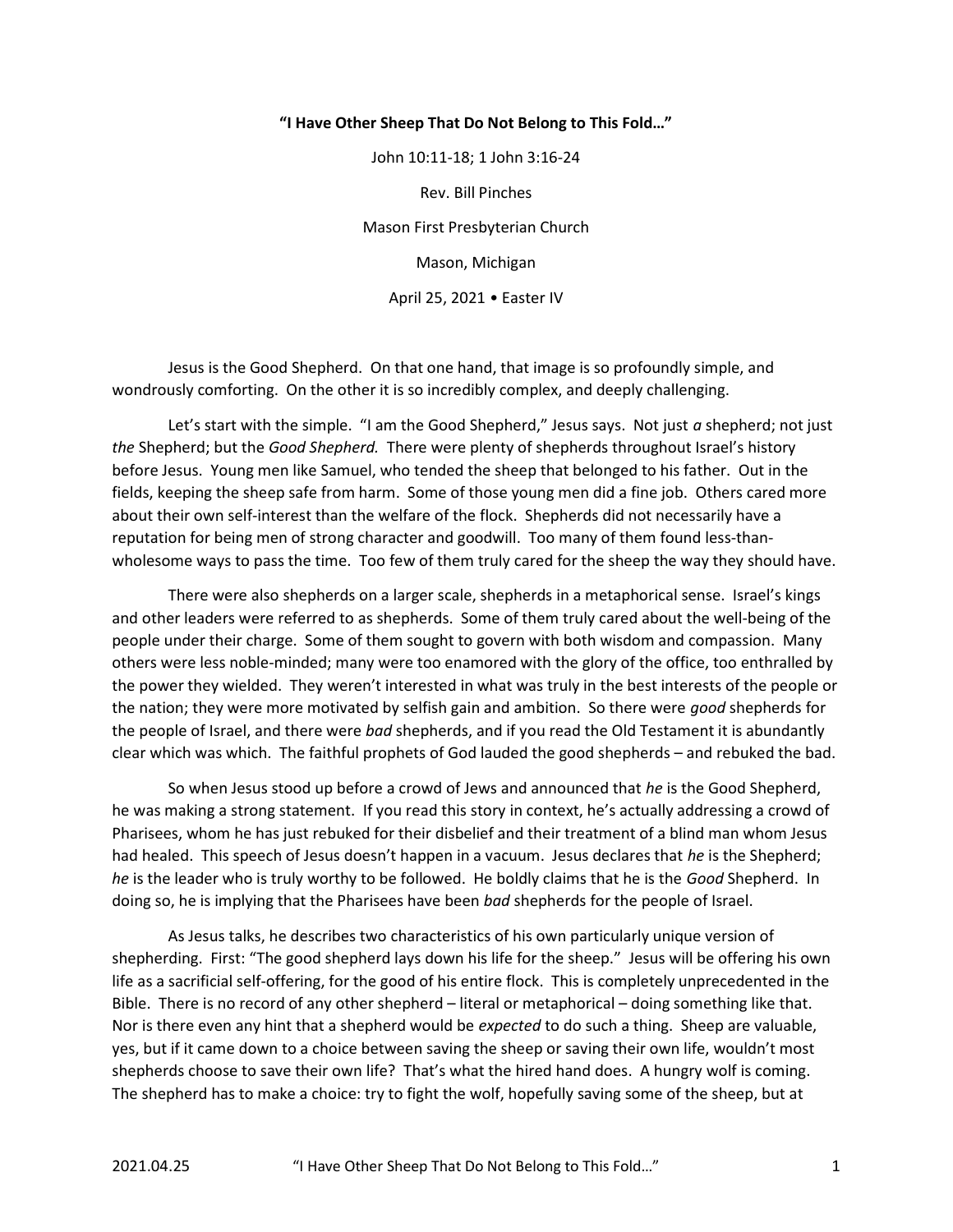great personal risk – or just get out of harm's way, run, and hide, while the sheep get slaughtered. The hired hand may lose his job – but he would still be alive. That's not what the Good Shepherd does. No, he will go willingly to his death, precisely so that he can save the lives of the sheep. This was unusual, unexpected, unprecedented. No other shepherd had ever envisioned his role in that way before.

 The second particularly unique characteristic in Jesus's version of shepherding is this: "I know my own and my own know me, just as the Father knows me and I know the Father." Jesus's relationship with the sheep of his flock is extraordinarily special. There is an *intimacy* here, a deep connection, that goes far beyond the typical relationship between an animal and its owner, no matter how precious and dear that animal and its owner are to one another. Some of you have very special relationships with your beloved dog, horse, or other pet. You deeply care for one another. The relationship Jesus has with the sheep of his flock is deeper even than that. It is as deep and as intimate as the relationship Jesus has with his own Father. Jesus had been begotten by the Father, before the world was made; Jesus had been co-eternal with the Father, present in God's very acts of creation. There was a mystical union there; they were separate, and yet they were the same; they were distinct, and yet they were one. Jesus is saying here that his relationship with the sheep of his flock – his relationship with  $us -$  is as uniquely special and intimate as his relationship with God. It is as personal, as enriching, as engaging. What we feel, he feels. What we experience, he experiences. What we suffer, he suffers. What we endure, he endures. What we know, he knows. The trials and tribulations of our life are known to him in intimate detail. When we weep, he weeps with us. When we hurt, he hurts with us.

This is not something we should ever take for granted. We are so incredibly loved. We are so uniquely precious to him. We are never abandoned, never forsaken, never overlooked, never forgotten. Our griefs and pains are known to him in a deeply personal way. Oh, sure. There are times we may feel like we are all alone in this world. There are times we may feel so incredibly unloved. There are times when our pain runs so deep we don't think anyone can possibly understand or empathize. We are wrong. There is always Someone who cares, Someone who suffers and weeps with us. Our Shepherd. The Good Shepherd, who loves us with the deepest possible love, a love that stretches beyond time and eternity. He is here to protect you, to guide you, to nurture you. He also lays down his life for you. He willingly offers his own life so that you can live in freedom and joy. He's here because he loves you.

 It is important that we don't forget that. This is such an incredibly special and precious gift. You will never be given anything else that even comes close to the precious gift your Shepherd gives you.

But you also need to know: he didn't come just for you. He came ... for the whole world.

 That is Jesus's next point, to that crowd of Pharisees. He says: "I have other sheep that do not belong to this fold. I must bring them also." It's easy to glide right over these short little sentences, but we should be careful not to. Those two sentences are *loaded* with implications. Jesus is stating  $$ emphatically – that his mission is not just a mission to the Jews. He is not going to be the Shepherd of just people descended from Jacob. There are others – many others – who belong to his flock as well.

 We know that, of course. None of us would be here in this worship service if Jesus had come only for the Jews. But for Jesus to say that he has "other sheep" who do not "belong to this fold" … that was bold. It upset everything the Jews understood about their own identity. They were the special ones! Then were the chosen people! What Jesus said challenged their identity as "the people of God."